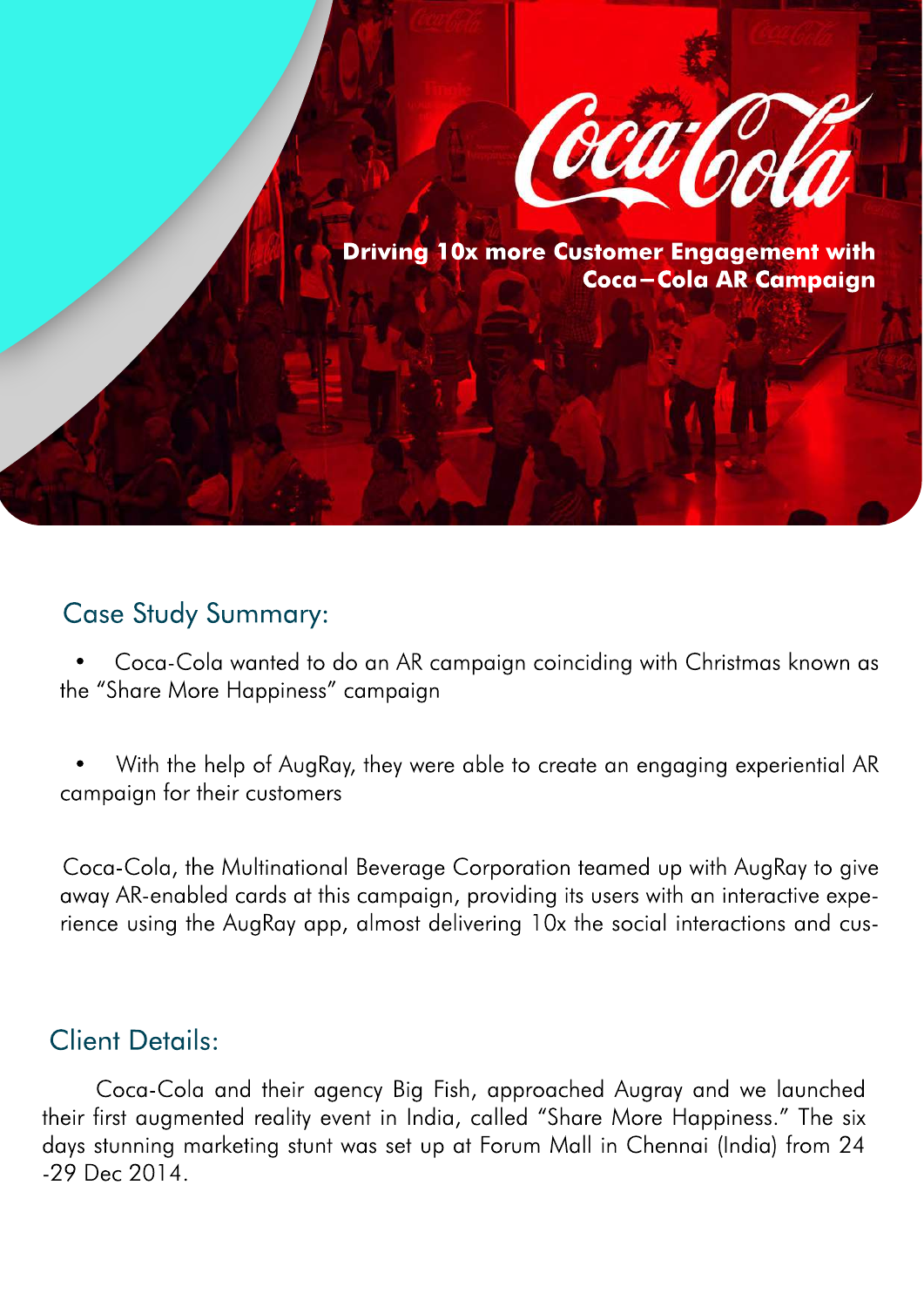# **Challenges Faced:**

• We had to make sure that the AR experience we provided is easily accessible as well as very effective

• Make sure that it is interactive and cool enough so that users will share it with their contacts

• Have in place a very compelling call to action to inform and educate customers

# **Our Approach:**

We brainstormed and collaborated with Coca-Cola to implement the idea of AR-enabled cards at our special AR campaign event. The key to delivering the AR experience was the card, thus ensuring that aside from the free coke to take home, they could also re-live the experience at home by using our AR opp and the greeting card.

The card had a code on it, which when entered into our AR opp, prompts the user to click a selfie providing an interactive and "augmented" Aug Ray experience. Our opp could bring the card to life.

The interested audience could click a pie, and they were able to see themselves as a virtual Santa in North Pole on the giant digital screen, dancing and entertaining the crowd, thus sparking an instant emotional connection. Audience who interacted with the opp also received a free coke.



Users were also allowed to share the picture with their family and friends, via social media, so that they could also enjoy the "augmented" experience. These contacts were also encouraged to click a selfie and share it, thus creating a more viral effect boosting the communicative and interactive value of the event, by also enabling these contacts to join in as a second virtual dancing Santa.